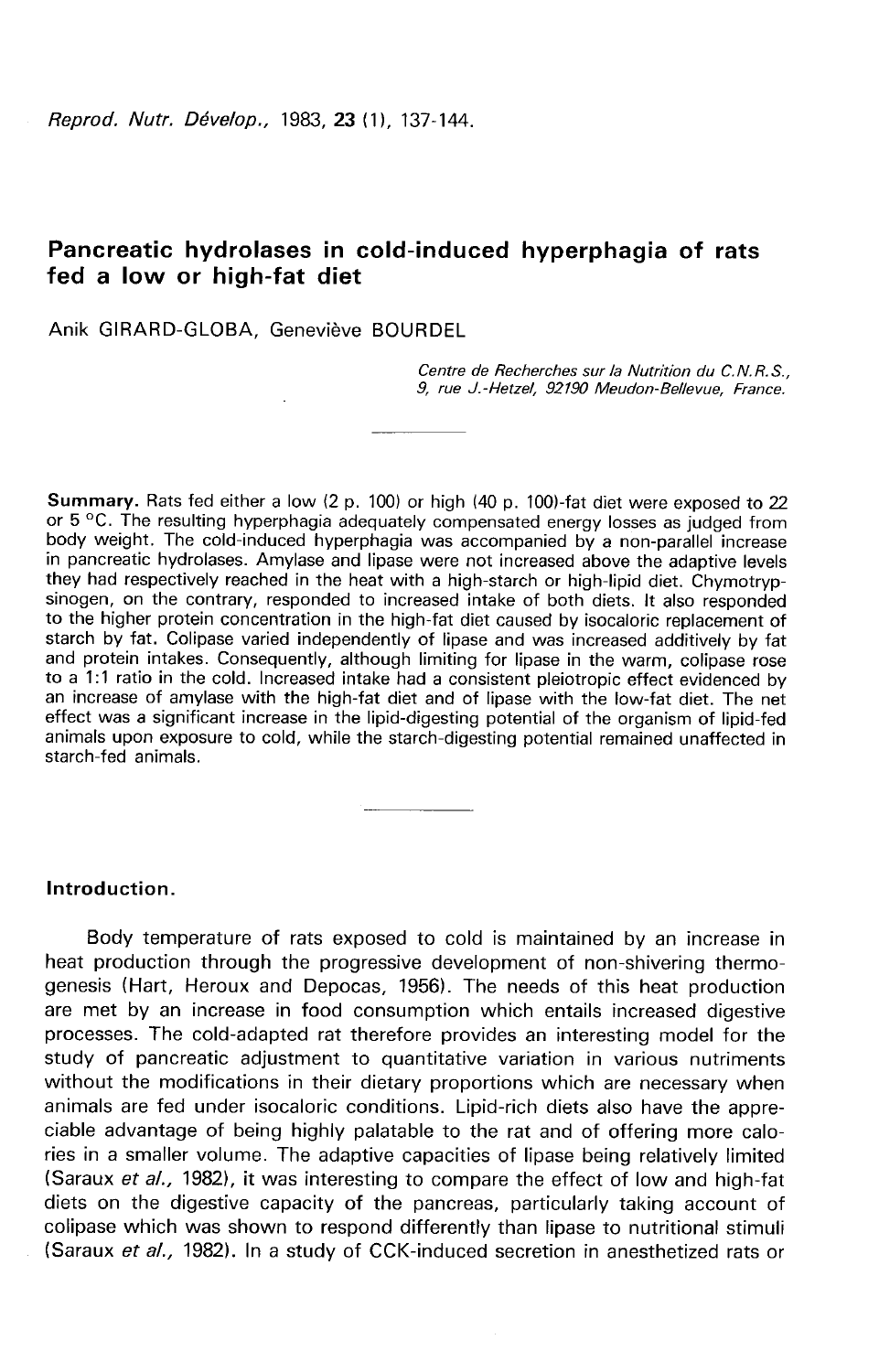#### 138 A. GIRARD-GLOBA. G. BOURDEL

perfused pancreata, Harada and Kanno (1976) and Habara et al. (1979) found that the proportion of amylase in the secreted juice was decreased by exposure to cold, but they could not find any difference in the actual amount of enzymes secreted. For this reason, we thought it would be more significant to determine the gross pancreatic contents of each hydrolase at the time of maximal accumulation, *i.e.* during the resting period (Girard-Globa et  $al.$ , 1980).

# Material and methods

We used male Sprague-Dawley rats weighing 200 g at the beginning of the experimental period. They were housed in individual cages under controlled lighting (lights-on 07:00 to 19:00 h) and were acclimated either to 22 or to 5 °C. Two diets were compared at each temperature : a high-lipid diet containing 42.5 p. 100 lard and a low-lipid diet containing 2.5 p. 100 lard supplemented with 0.4 p. 100 sunflower oil to provide the necessary unsaturated fatty acids (table 1). The experimental period lasted 8 weeks and food intake and weight gain were recorded biweekly. At the end of this period 10 animals in each group were exsanguinated by aortic puncture under light ether anesthesia at 13:00 h, and their pancreata were rapidly excised and frozen at  $-40$  °C.

| - 12.5 |      |
|--------|------|
|        | 42.5 |
| 04     |      |
| 77 1   | 96   |
|        | 3.0  |
| - 22   | 33   |
| 4.0    | 6.0  |
| つつ つ   | 34 O |

# TABLE 1

## Experimental diets (per cent by weight)

(1) Vitamin fortication mixture NBC, Cleveland, OH.

(2) Wesson type salt mix., NBC, Cleveland, OH.

For enzyme determination, the tissue was homogenized with 10 volumes of distilled water in a Potter Elvejehm-type grinder. Amylase was determined by the Dahlquist procedure (Dahlquist, 1962). Chymotrypsinogen was activated with trypsin (2 mg/ml) and assayed with the synthetic substrate acetyl tyrosine ethyl ester (ATEE ; Sigma) (Hummel, 1959). Lipase was assayed essentially as described by Rathelot et al. (1975) at pH 9 and 28  $^{\circ}$ C on an emulsified triolein substrate stabilized by 10 p. 100 gum arabic containing 22 mM glycocholate (Merck), 125 mM NaCI and 25 mM CaCI<sub>2</sub> (final concentrations). The production of fatty acids was titrated by 20 mM NaOH in a pH stat (Metrohm) in the presence of excess crude exogenous colipase. Colipase was determined by its capacity to restore activity to an exogenous supply of purified lipase in the presence of bile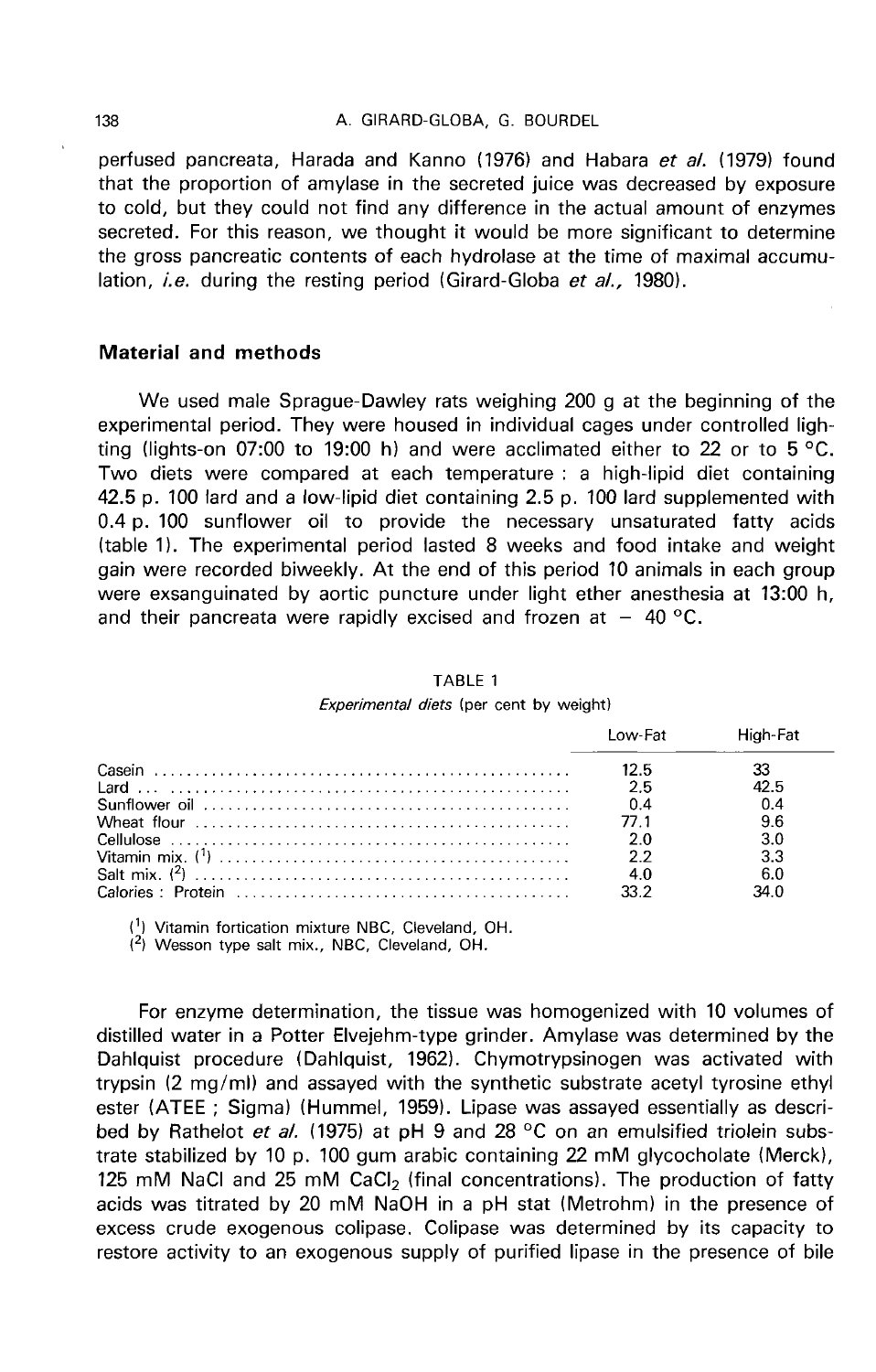salts after destroying the activity of endogenous lipase in the sample by acidification to pH 2 (Ouagued et al., 1980). Leucine transaminase was assayed in the manner described by lchihara and Koyama (1966). Protein was determined by the Lowry procedure (Lowry et al., 1951).

## Results and discussion.

The animals adapted readily to cold and gained weight regularly (table 2). Caloric intake was independent of the diet (table 2) and controlled by ambient temperature. It was increased 50 p. 100 by exposure to cold. Since the protein : calorie ratio was the same in the two diets, protein intake, the same at both temperatures, was also increased 50 p. 100 by cold exposure. In spite of a similar caloric intake, low-fat fed rats gained significantly less weight at  $5^{\circ}$  C than highfat fed rats at the same temperature, and despite caloric adjustment of intake they also gained less than their controls at 22  $\,^{\circ}$ C (table 2). This can be attributed in part to the metabolic expenditure entailed in the conversion of carbohydrates to fatty acids, necessary for heat production by brown adipose tissue. As will be seen from our results, it might also be due to less efficient digestive capacity.

Contrary to what has been reported by others (Harada et al., 1976), the pancreas was not enlarged by either the cold-induced hyperphagia or the fat feeding (table 3). Protein concentrations, however, were significantly higher ( $P < 0.01$ )

|             | Low-Fat          |               | High-Fat         |                  |
|-------------|------------------|---------------|------------------|------------------|
|             | $22^{\circ}$ C   | $5^{\circ}$ C | $22^{\circ}$ C   | $5^{\circ}$ C    |
| Calories    | 63.4             | 95.8          | 59.5             | 96.3             |
| Protein (g) | 3.3              | 5.1           | 3.3              | 5.4              |
| Weight gain | 3.7 <sup>a</sup> | $3.1^{b}$     | 4.8 <sup>c</sup> | 3.7 <sup>a</sup> |
| (g/day)     | $\pm$ 0.1        | $+0.2$        | $\pm$ 0.2        | $+0.1$           |

TABLE<sub>2</sub> Daily protein and caloric intake and body weight gain

Mean  $+$  SEM.

Values having the same superscript are not significantly different.

| TABLE |  |
|-------|--|
|-------|--|

Weight and protein content of the pancreas

|                                | Low-Fat                                        |                                              | High-Fat                            |                                             |
|--------------------------------|------------------------------------------------|----------------------------------------------|-------------------------------------|---------------------------------------------|
|                                | -22 °C                                         | $5^{\circ}$ C                                | 22 °C                               | 5 °C                                        |
| Weight (g)<br>Protein $(mq/q)$ | $0.946 + .082$ <sup>a</sup><br>$153.5 + 2.5^a$ | $1.021 + .040^a$<br>$177.4 + 5.8^b$          | $1.087 + .051^a$<br>$160.1 + 3.6^a$ | $1.036 \pm .061^{\circ}$<br>$172.4 + 4.6^b$ |
| Leucine transaminase           | $54.53 + 2.99^a$                               | 64.24 $\pm$ 4.25 <sup>b</sup><br>0.05)<br>(p | $52.50 + 5.19^a$                    | $78.26 + 4.59^b$<br>0.01)<br>(p             |

### Mean  $+$  SEM.

Values having the same superscript are not significantly different.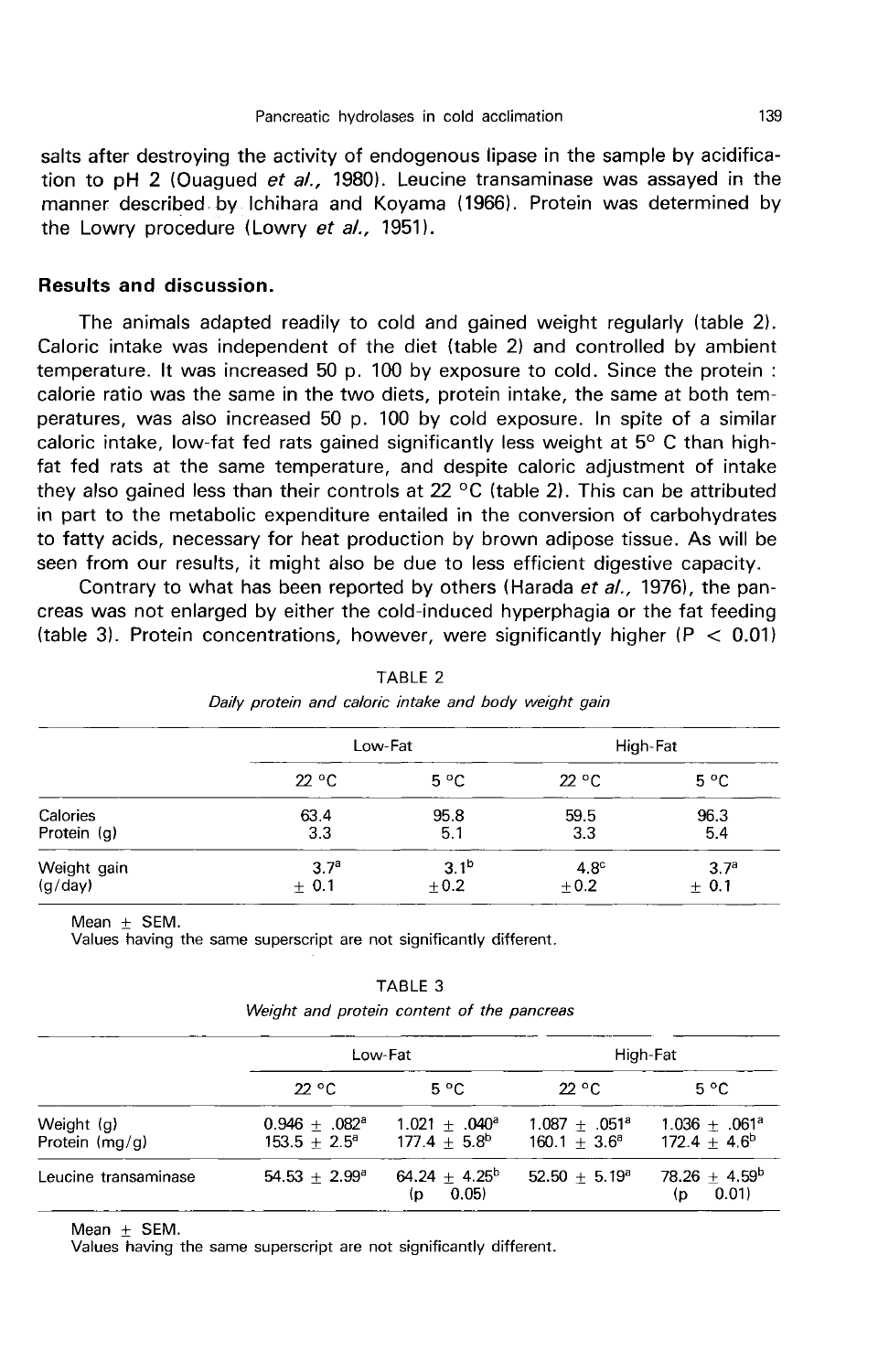in the cold-exposed rats of both dietary groups (table 3). Since the animals were killed at the time of maximal accumulation (Girard-Globa et  $al.$ , 1980), this probably reflects an increase in hydrolase content rather than an increase in structural protein. Indeed, as seen on table 4, hydrolase content was greater in coldacclimated rats. Chymotrypsinogen was increased in the cold by 82 p. 100 with the low-fat diet and by 45 p. 100 with the high-fat one, in keeping with the 50 to 60 p. 100 increase in protein intake (table 2). However, it should be noted that, despite the ingestion of identical amounts of protein, the chymotrypsinogen content was significantly higher in fat-fed rats at the same temperature. Dietary lipid content has no influence on chymotrypsinogen accumulation (Deschodt-Lanckman et al., 1971 and our own unpublished data). But it has been shown recently that the production of chymotrypsinogen is directly related to the concentration of ingested protein as well as to the actual amount of it (Bourdel, 1982). Since fat is twice as energetic as starch, the concentration of protein in the present study was twice higher in the fat-fed diets in order to obtain identical protein : calorie ratios. It is most likely, therefore, that the rise in chymotrypsinogen in fat-fed rats at both ambient and cold temperatures can be attributed to a higher concentration of protein in the diet. Moreover, it should be noted that in fat-fed, cold-adapted rats the effects of increased protein intake and increased concentration in the diet were additive, suggesting that the two parameters act through distinct pathways.

Amylase was already high in the low-fat rats at 22 °C and was not increased by cold-induced hyperphagia in spite of the sizable supplement of ingested starch. Similarly, lipase was not augmented in fat-fed animals in the cold. This lack of response to an increased supply of specific substrate shows that a maximum had already been reached and that the adaptive capacity of the two hydrolases was limited. Suprisingly, hyperphagia significantly increased the hydrolase not already stimulated by the diet : lipase in the low-fat fed animals and amylase in the high-fat fed were twice higher in the cold. Considering the very small amounts of fat and starch ingested respectively by the animals in the two groups, and knowing that shifting from 1 to 12 p. 100 lipid in the diet causes no increase in lipase (Lavau, Bazin and Herzog, 1974), this increase of hydrolase cannot be considered as a specific adaptation to increased substrate supply but rather as the pleiotropic effect of increased protein supply. In the course of pre-

|                             | Low-Fat                        |                                     | High-Fat                           |                      |
|-----------------------------|--------------------------------|-------------------------------------|------------------------------------|----------------------|
|                             | $22^{\circ}$ C.                | $5^{\circ}$ C                       | $22^{\circ}$ C.                    | 5 °C                 |
| Chymotrypsinogen<br>Amylase | $2608 + 227$<br>$9\,908 + 897$ | $4762 +$<br>440<br>607<br>$10738 +$ | 369<br>$4375 +$<br>230<br>$2687 +$ | $6347 +$<br>$4568 +$ |
| Lipase (total)              | $5984 + 516$                   | 980<br>$10599 +$                    | $16\,787 + 1\,176$                 | $17353 + 1$          |
| Colipase                    | $4443 + 453$                   | $10689 + 1711$                      | $10108 + 1536$                     | $16746 + 1$          |
| Colipase: Lipase            | $0.75 + 0.06$                  | $0.97 + 0.07$                       | $0.67 + 0.03$                      | $0.96 + 0.$          |

TABLE 4 Enzyme contents (U per pancreas)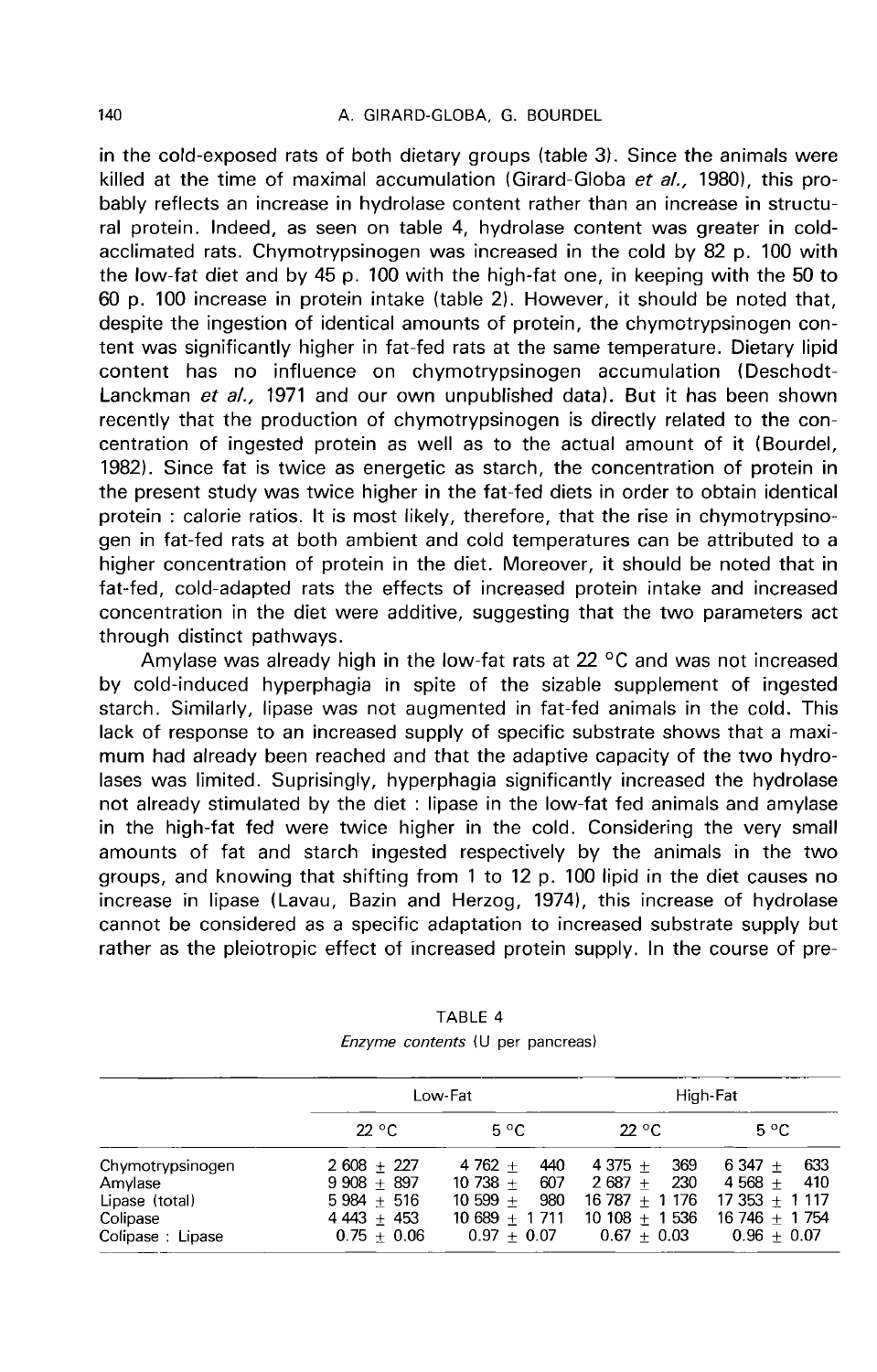vious experiments we pointed out the non-specific sensitivity of amylase and lipase to protein supply. Not only are both hydrolases very slow to adapt when protein supply is limited, but raising protein concentrations to 45 p. 100 of the diet increases amylase as much as it does chymotrypsinogen, despite a reduction in the amount of starch ingested (Lavau, Bazin and Herzog, 1974). In the present experiment, this pleiotropic effect of protein is shown to be operative only when the adaptive response is not fully expressed. In other words, adaptive response and pleiotropic effect are not additive.

Colipase, a cofactor of lipase (Maylie et al., 1971; Borgström and Erlanson, 1971) rescinding the inhibition of that enzyme by bile salts in the digestive tract, did not vary in strict parallel with lipase. This cofactor has the property of being more sensitive to protein intake than to lipids and can be fully expressed even in the absence of dietary lipids (Saraux et al., 1982). It responds to lipids when protein supply is supraoptimal which was the case in our experiment. Thus, at both 22 and  $5^{\circ}$ C colipase was higher in the fat-fed rats. However, while lipase was already maximally stimulated by the high-fat diet at  $22 \degree C$ , colipase, which was not, was further increased by cold-induced hyperphagia. The consequence of this difference in behaviour between lipase and colipase is illustrated by the ratios of the hydrolase to its cofactor (table 4). In both dietary groups, colipase was limiting for lipase at 22 °C (ratio  $<$  1). Thus, since colipase acts in a 1:1 ratio with lipase (Borgström and Erlanson, 1973), physiological activity represented only 75 and 67 p. 100 of total potential activity in the low and high-fat groups, respectively. In contrast, in the cold-adapted rats potential activity was totally expressible since colipase was not limiting.

We conclude that the pancreas does not respond to hyperphagia by simply stepping up its hydrolase production. Lipase and amylase adaptation is limited. Since the animals gained weight to almost the same extent in the cold as in the warm, it is likely that hydrolase supply was not a limiting factor of digestion but that it might, for instance, participate in the slight limitation of growth found in starch-fed, cold-adapted rats. The lack of increase of lipase is compensated for by a more ample supply of colipase. This limitation might have been attributed to the inability of the pancreas to synthesize more enzyme-protein, if non-specific stimulation of lipase and amylase\_in starch-fed and fat-fed rats, respectively, had not been observed. As it stands, it is more likely that general synthetic capacity of pancreas is increased, messenger RNA being read more efficiently. However, it seems that some messengers, such as those of amylase and lipase, can only be produced in limited amounts or are less efficiently read.

Since it is not really known how the pancreas adapts to hyperphagia other than by a series of specific substrate-induced increases, we attemped to evaluate possible metabolic adaptation to conditions of stimulated production by determining leucine transaminase (EC 2.6.1.6). The pancreas and stomach are organs in which branched-chain amino acids are most actively transaminated (lchihara, Noda and Goto, 1975). The parallelism with oxidative capacity suggests that transamination is the first step of an efficient energy-producing mechanism (lchihara, Noda and Goto, 1975), branched amino acids yielding ATP more efficiently than others by increasing the 'acetyl CoA pool' entering the citric cycle (Krebs,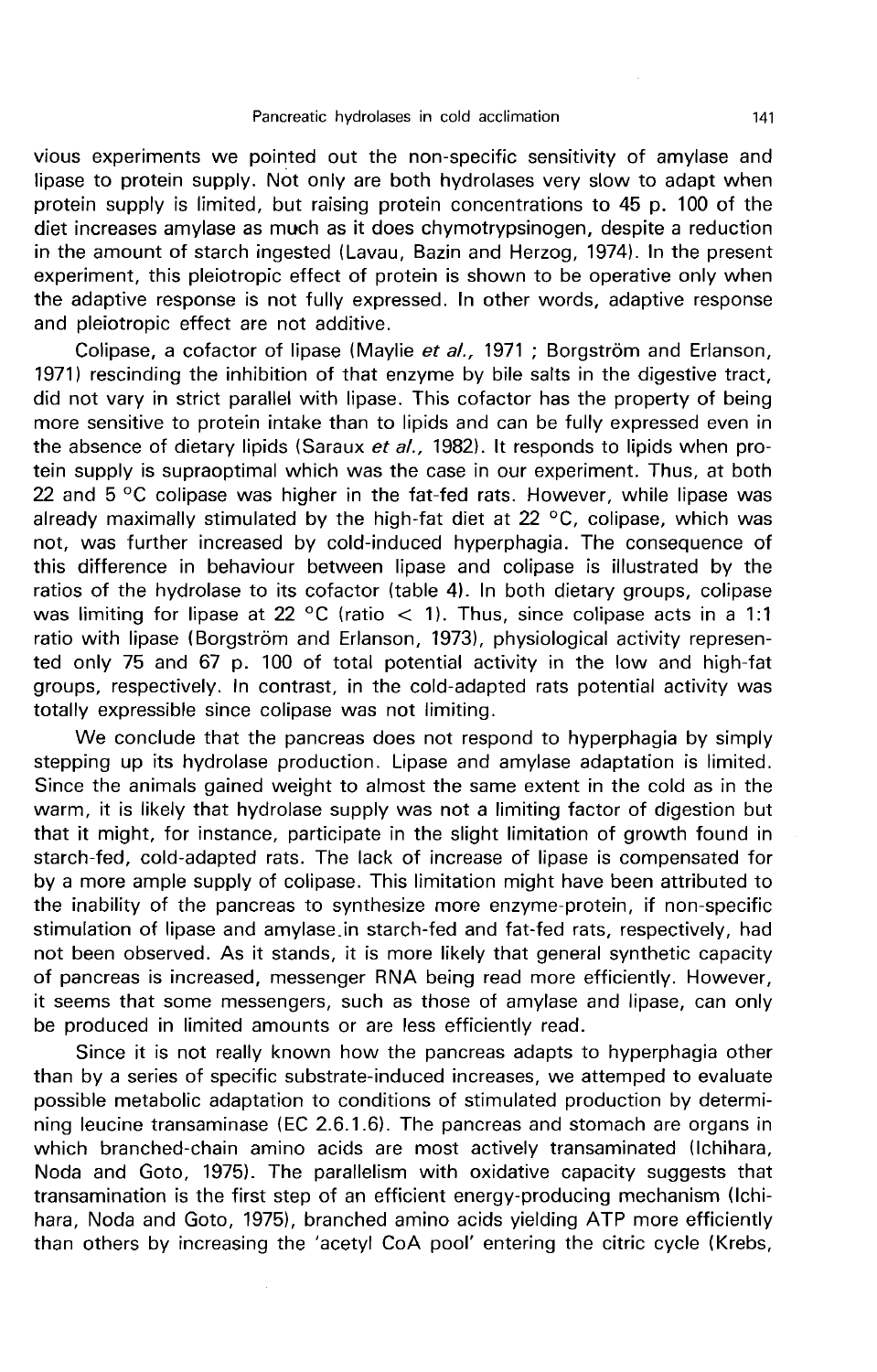1964). As shown in table 3, leucine transaminase activity was increased by expo sure to cold with both types of diet but to a greater extent with the high-fat one. In a separate experiment we found that doubling the protein intake had no effect on pancreatic leucine transaminase activity when the energetic nutrient was starch, but resulted in an 80 p. 100 increase in the presence of fat (unpublished results). The results presented here are in keeping with this observation and suggest that the increased energy need due to hyperphagic stimulation of hydrolase production is met partly by amino acid transamination (and subsequent oxidation), even when the energetic nutriment is lipid ; this implies that, under conditions of stimulated thermogenesis, fatty acid utilization is not favored at the pancreatic level.

Exposure to cold triggers a number of neurohumoral regulatory responses aimed mostly at increasing heat production and reducing heat expenditure. Hyperphagia is one of the most obvious components of this metabolic adjust ment and certainly the preponderant factor in the modified composition of exocrine pancreatic secretion. Our results show however that the changes in pancreatic enzyme composition are not solely adaptive sensu stricto because increased ingestion of a specific nutrient did not systematically induce an increase in the corresponding hydrolase. Other inducing pathways would certainly be worth investigating. For instance, the fact that chymotrypsinogen responds to the concentration of protein as well as to the amount of it implies the intervention of a neural or hormonal mechanism of gastroduodenal origin, which could also be triggered by signals of a more peripheral type. Likewise, the accumulation of amylase in fat-fed rats and of lipase in carbohydrate-fed rats kept in the cold could be argued to result from a net stimulation of enzyme production due to neuro-humoral factors linked with the increase in sympathetic tonus. Although much is now known regarding the adaptation of the composition of exocrine pancreatic secretion to food composition, much still has to be learned about more discrete regulations by other factors which might also be involved in adaptation to cold. Combining the use of pharmacologically neuro-active substances and cold exposure could provide a useful insight into some of these mechanisms.

> Recu en mai 1982, Accepté en septembre 1982.

Acknowledgements. — The authors wish to acknowledge the able technical assistance of Marguerite Forestier, Betty Gouhot and Dominique Vacher and the secretarial contribution of Suzanne Seige.

# Résumé. Hydrolases pancréatiques du Rat rendu hyperphagique par l'exposition au froid.

Des rats recevant un régime soit pauvre (2 p. 100) soit riche (40 p. 100) en lipides, ont été exposés à 22 °C ou 5 °C. Le maintien du poids corporel montre que l'augmentation des pertes d'énergies a été compensée par l'hyperphagie. L'hyperphagie au froid s'est accompagnée d'une augmentation non parallèle des hydrolases pancréatiques. L'amylase et la lipase n'ont pas augmenté au-delà de leurs niveaux adaptatifs respectifs obtenus au chaud avec le régime amidon ou lipide. Par contre, le chymotrypsinogène répond à l'aug